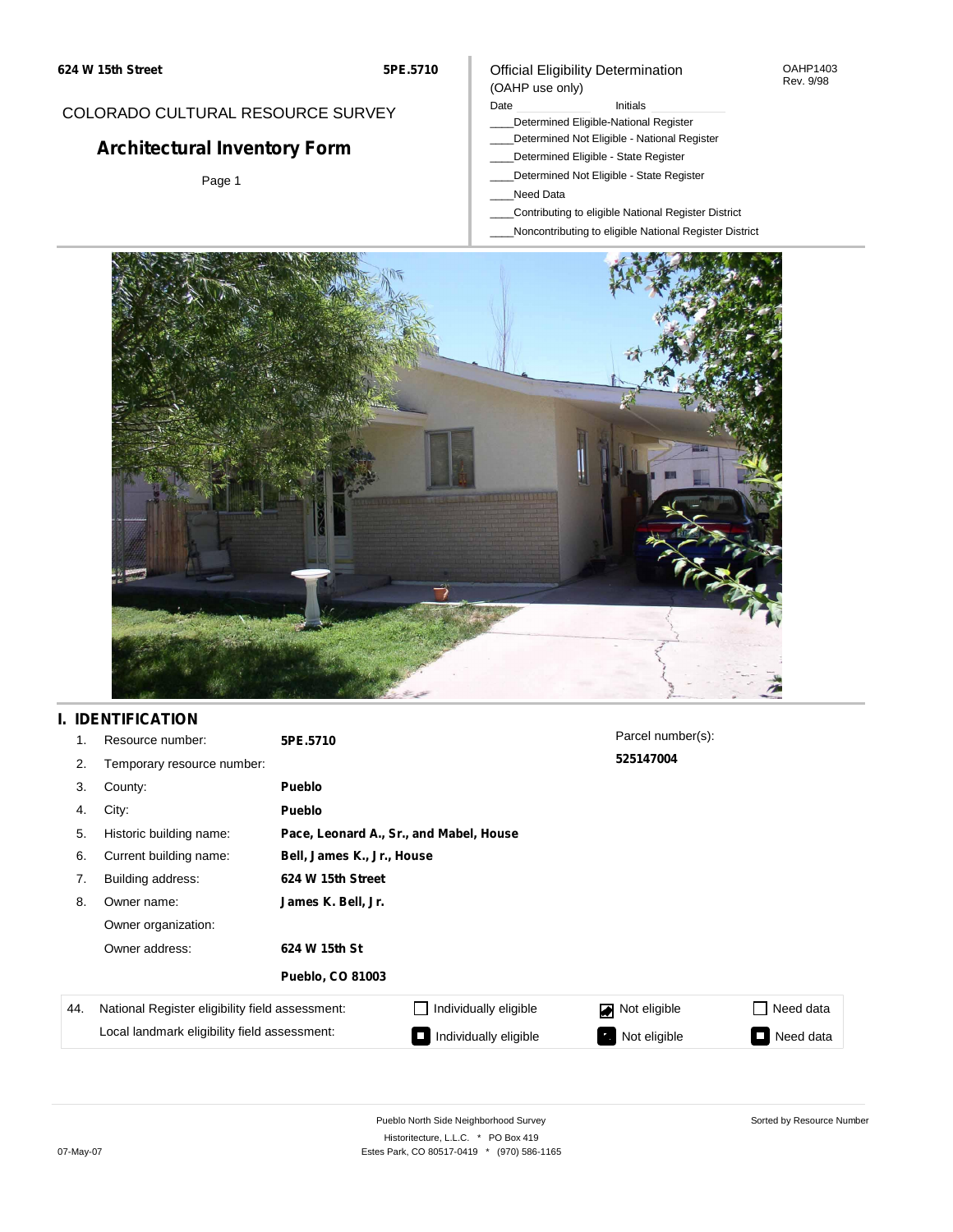Sorted by Resource Number

## **Architectural Inventory Form**

Page 2

### **II. GEOGRAPHIC INFORMATION**

| 9. | P.M.                    |           | 6th |    |           |        | Township: |                         | <b>20S</b>                            |    |     |           | 65W<br>Range:     |                                                                             |  |
|----|-------------------------|-----------|-----|----|-----------|--------|-----------|-------------------------|---------------------------------------|----|-----|-----------|-------------------|-----------------------------------------------------------------------------|--|
|    |                         | <b>SW</b> | 1/4 | of | <b>SW</b> | 1/4    |           | of <b>SW</b>            | 1/4                                   | of | NE. | 1/4       | of Section        | 25                                                                          |  |
|    | 10. UTM reference zone: |           |     |    |           | 13     |           |                         |                                       |    |     |           |                   |                                                                             |  |
|    | Easting:                |           |     |    |           | 533639 |           |                         |                                       |    |     | Northing: |                   | 4236806                                                                     |  |
|    | 11. USGS quad name:     |           |     |    |           |        |           | <b>Northeast Pueblo</b> |                                       |    |     | Scale:    |                   | 7.5                                                                         |  |
|    | Year:                   |           |     |    |           | 1974)  |           |                         | 1961 (Photorevised 1970 and           |    |     |           |                   |                                                                             |  |
|    | 12. $Lot(s)$ :          |           |     |    |           |        |           |                         | Lot 7; Block 40 of County Addition    |    |     |           |                   | Fraction of Lot 7; Block C of Bartlett & Miller Addition. Also Fractions of |  |
|    | Addition:               |           |     |    |           |        |           |                         | <b>Bartlett &amp; Miller Addition</b> |    |     |           | Year of addition: | 1871                                                                        |  |

13. Boundary description and justification:

The boundary, as described above, contains but does not exceed the land historically associated with this property.

Metes and bounds exist:

### **III. ARCHITECTURAL DESCRIPTION**

□

| 14. | Building plan (footprint, shape):    | <b>Rectangular Plan</b>              |                       |
|-----|--------------------------------------|--------------------------------------|-----------------------|
|     | Other building plan descriptions:    |                                      |                       |
| 15. | Dimensions in feet (length x width): | 736 square feet                      |                       |
| 16. | Number of stories:                   | 1                                    |                       |
| 17. | Primary external wall material(s):   | <b>Stucco</b>                        | Other wall materials: |
|     |                                      | <b>Brick</b>                         |                       |
| 18. | Roof configuration:                  | <b>Gabled Roof/Front Gabled Roof</b> |                       |
|     | Other roof configurations:           |                                      |                       |
| 19. | Primary external roof material:      | <b>Asphalt Roof/Composition Roof</b> |                       |
|     | Other roof materials:                |                                      |                       |
| 20. | Special features:                    | Fence                                |                       |
|     |                                      | <b>Car Port</b>                      |                       |
|     |                                      | <b>Porch</b>                         |                       |

21. General architectural description:

Oriented to the north, this house rests on a concrete foundation. White stucco clads the exterior walls. A tan-colored brick veneer extends up approximately 4 feet from the foundation across the front (north) façade only. Windows generally consist of a single-light casement beside a single-light fixed-frame. Dominating the east side of the façade is a tripartite picture window; it consists of single-light casements flanking a single-light, fixed-frame window. All windows have aluminum frames. A frontgabled porch protrudes from the eastern two-thirds of the asymmetrical façade. It has a low, concrete floor, and white-painted, wrought-iron supports. The principal doorway opens near the center of the facade. It hosts a white, 2-panel, 9-light steel door, opening behind a white, aluminum-frame storm door. Another doorway opens near the center of the west elevation. It provides access to a shed-roofed carport, which rests on white-painted, wrought-iron supports. Gray, asphalt shingles cover the front**gabled roof. White-painted wood fascia and soffit box the eaves.**

| 22. | Architectural style:        | No Style          |
|-----|-----------------------------|-------------------|
|     | Other architectural styles: |                   |
|     | Building type:              | <b>Ranch Type</b> |

Pueblo North Side Neighborhood Survey Historitecture, L.L.C. \* PO Box 419 07-May-07 **Estes Park, CO 80517-0419** \* (970) 586-1165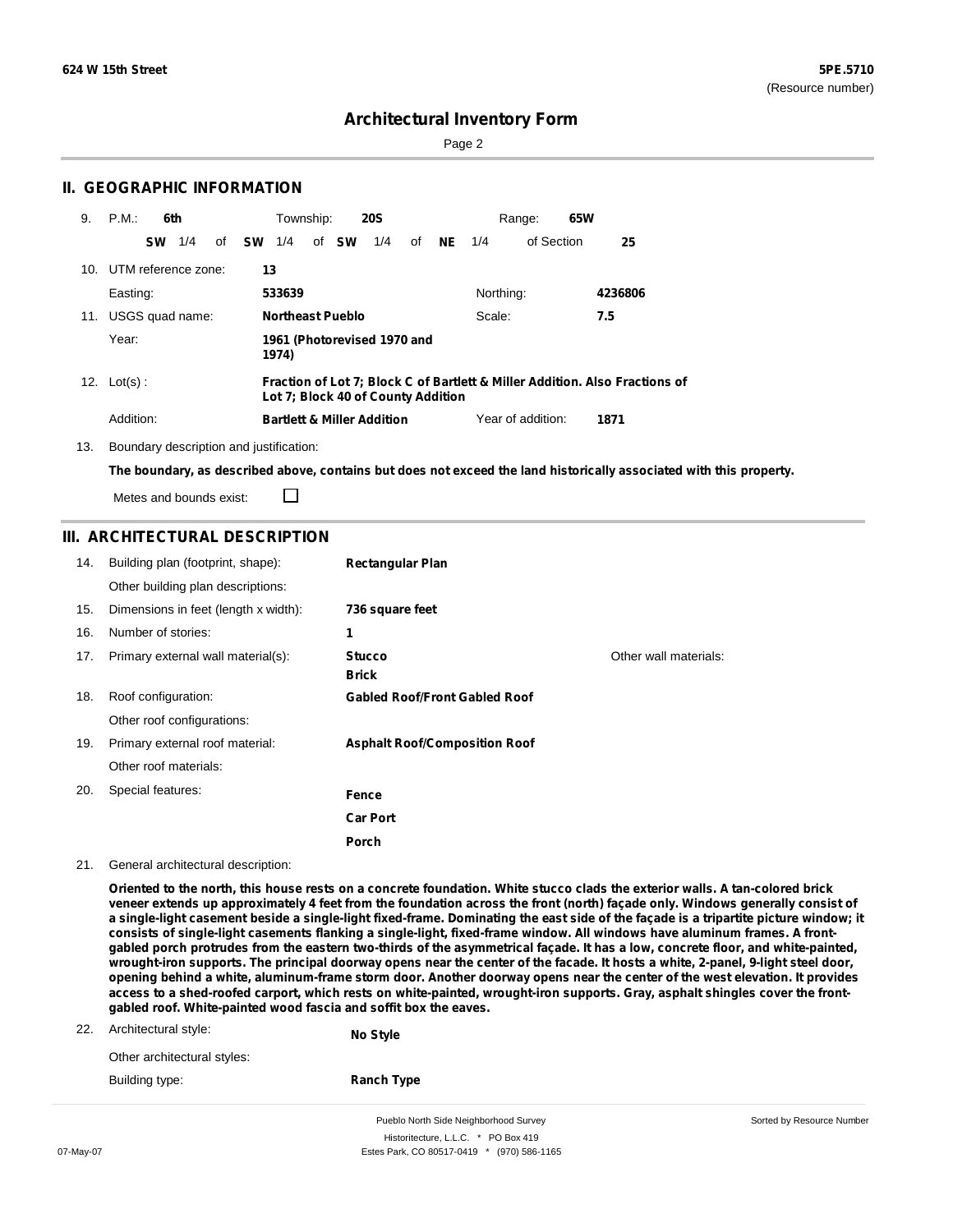Page 3

#### 23. Landscape or special setting features:

This property is located on terrain sloping downward from north to south, with an elevation of around 4,700 feet above mean sea level. The neighborhood features modest, one-story houses. Setbacks from West 15th Street are generally the same on this block. This property is situated on the south side of West 15th Street, between 622 West 15th Street to the east and 628 West 15th Street to the west. Gravel covers the strip separating the sidewalk from the street. A planted-grass yard, with mature landscaping, surrounds the house. Connecting the carport to west 15th Street is a concrete driveway. A chain-link fence **encircles the front yard and a wood privacy fence surrounds the back yard.**

- 24. Associated buildings, features or objects:
	- 1 : Type: **Shed**

Describe: **A storage shed is located immediately southwest of the house. Oriented to the east, the building lacks a formal foundation. White-painted sheets of plywood clad the exterior walls. Opening in the front (east) elevation is a white-painted wood slab door. Sheets of asphalt cover the shed roof, and the rafter ends are exposed but capped by a fascia board.**

#### **IV. ARCHITECTURAL HISTORY**

| 25. | Date of Construction:  | Estimate:                            | Actual: | 1961                                                                                                                                                                                                                                                  |
|-----|------------------------|--------------------------------------|---------|-------------------------------------------------------------------------------------------------------------------------------------------------------------------------------------------------------------------------------------------------------|
|     | Source of Information: |                                      |         | Pueblo County Office of Tax Assessor. Property information card [internet].                                                                                                                                                                           |
| 26. | Architect:             | unknown                              |         |                                                                                                                                                                                                                                                       |
|     | Source of information: |                                      |         |                                                                                                                                                                                                                                                       |
| 27. | Builder:               | unknown                              |         |                                                                                                                                                                                                                                                       |
|     | Source of information: |                                      |         |                                                                                                                                                                                                                                                       |
| 28. | Original Owner:        | Leonard A. Pace, Sr., and Mabel Pace |         |                                                                                                                                                                                                                                                       |
|     | Source of information: |                                      |         |                                                                                                                                                                                                                                                       |
| 29. | Construction history:  |                                      |         |                                                                                                                                                                                                                                                       |
|     |                        |                                      |         | According to Pueblo County Tax Assessor records, this building was constructed in 1961. An analysis of the style, materials,<br>and historical records corroborates this date. There have been no notable alterations since the date of construction. |
| 30. | Location:<br>original  | Date of move(s):                     |         |                                                                                                                                                                                                                                                       |

#### **V. HISTORICAL ASSOCIATIONS**

| 31. | Original use(s):     | <b>Single Dwelling</b> |
|-----|----------------------|------------------------|
| 32. | Intermediate use(s): | <b>Single Dwelling</b> |
| 33. | Current use(s):      | <b>Single Dwelling</b> |
| 34. | Site type(s):        | <b>Residence</b>       |

35. Historical background:

The first owners and residents of this house, constructed in 1961, appear to have been Leonard A. Pace, Sr., and Mabel Pace. Mabel sold the property to David J. and Jana N. Greenwood in 1998. In 2004, Guaranty Residential Lending assumed ownership of the house and lot, transferring it to the U.S. Department of Housing and Urban Development (HUD). James K. Bell, Jr., the **current owner and resident, purchased the property from HUD in November 2004.**

Sources of information: 36.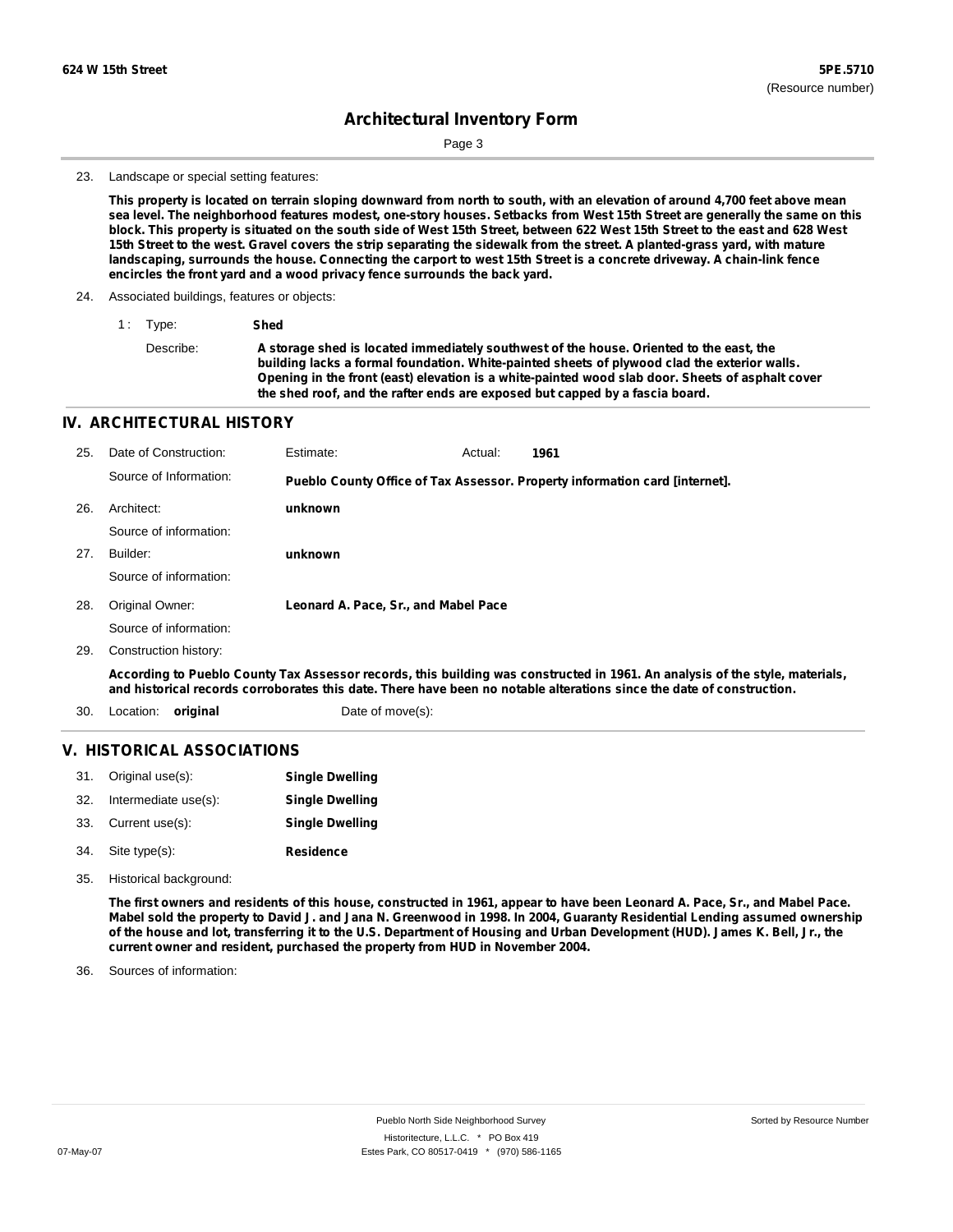۰

Sorted by Resource Number

## **Architectural Inventory Form**

Page 4

|     | <b>VI. SIGNIFICANCE</b>                                                                                                                                                                                                                                                                                                                                                                                                                                                                                                                                                                                                                                                                                                                                                                                                                                                                                                                                                                                                                                                                                                                                                                                                                                                                                                                                                                                                                                                                                                                                                                                                                                                                                                                                                                                                                                                                                                                                                                                                                                                                                                                                                                                                                               |  |  |  |  |
|-----|-------------------------------------------------------------------------------------------------------------------------------------------------------------------------------------------------------------------------------------------------------------------------------------------------------------------------------------------------------------------------------------------------------------------------------------------------------------------------------------------------------------------------------------------------------------------------------------------------------------------------------------------------------------------------------------------------------------------------------------------------------------------------------------------------------------------------------------------------------------------------------------------------------------------------------------------------------------------------------------------------------------------------------------------------------------------------------------------------------------------------------------------------------------------------------------------------------------------------------------------------------------------------------------------------------------------------------------------------------------------------------------------------------------------------------------------------------------------------------------------------------------------------------------------------------------------------------------------------------------------------------------------------------------------------------------------------------------------------------------------------------------------------------------------------------------------------------------------------------------------------------------------------------------------------------------------------------------------------------------------------------------------------------------------------------------------------------------------------------------------------------------------------------------------------------------------------------------------------------------------------------|--|--|--|--|
| 37. | Local landmark designation:<br>Yes $\Box$<br>No.<br>P.                                                                                                                                                                                                                                                                                                                                                                                                                                                                                                                                                                                                                                                                                                                                                                                                                                                                                                                                                                                                                                                                                                                                                                                                                                                                                                                                                                                                                                                                                                                                                                                                                                                                                                                                                                                                                                                                                                                                                                                                                                                                                                                                                                                                |  |  |  |  |
|     | Designation authority:                                                                                                                                                                                                                                                                                                                                                                                                                                                                                                                                                                                                                                                                                                                                                                                                                                                                                                                                                                                                                                                                                                                                                                                                                                                                                                                                                                                                                                                                                                                                                                                                                                                                                                                                                                                                                                                                                                                                                                                                                                                                                                                                                                                                                                |  |  |  |  |
|     | Date of designation:                                                                                                                                                                                                                                                                                                                                                                                                                                                                                                                                                                                                                                                                                                                                                                                                                                                                                                                                                                                                                                                                                                                                                                                                                                                                                                                                                                                                                                                                                                                                                                                                                                                                                                                                                                                                                                                                                                                                                                                                                                                                                                                                                                                                                                  |  |  |  |  |
| 38. |                                                                                                                                                                                                                                                                                                                                                                                                                                                                                                                                                                                                                                                                                                                                                                                                                                                                                                                                                                                                                                                                                                                                                                                                                                                                                                                                                                                                                                                                                                                                                                                                                                                                                                                                                                                                                                                                                                                                                                                                                                                                                                                                                                                                                                                       |  |  |  |  |
|     | Applicable National Register criteria:<br>A. Associated with events that have made a significant contribution to the broad pattern of our history.<br>H<br>B. Associated with the lives of persons significant in our past.<br>ΙI<br>C. Embodies the distinctive characteristics of a type, period, or method of construction, or represents the work<br>П<br>of a master, or that possess high artistic values, or represents a significant and distinguished entity whose<br>components may lack individual distinction.<br>D. Has yielded, or may be likely to yield, information important in history or prehistory.<br>Qualifies under Criteria Considerations A through G (see manual).<br>П<br>Does not meet any of the above National Register criteria.<br>◙<br><b>Pueblo Standards for Designation:</b><br><u>1a. History</u><br>Have direct association with the historical development of the city, state, or nation; or<br>$\mathbf{r}_i$<br><u>1b. History</u><br>Be the site of a significant historic event; or<br>$\overline{\phantom{a}}$<br>1c. History<br>Have direct and substantial association with a person or group of persons who had influence on society.<br>$\blacksquare$<br>2a. Architecture<br>Embody distinguishing characteristics of an architectural style or type; or<br>$\sim$<br>2b. Architecture<br>Be a significant example of the work of a recognized architect or master builder, or<br>$\Box$<br>2c. Architecture<br>Contain elements of architectural design, engineering, materials, craftsmanship, or artistic merit which represent a<br>о<br>significant or influential innovation;<br>2d. Architecture<br>Portray the environment of a group of people or physical development of an area of the city in an era of history<br>п<br>characterized by a distinctive architectural style.<br>3a. Geography<br>Have a prominent location or be an established, familiar, and orienting visual feature of the contemporary city, or<br>3b. Geography<br>Promote understanding and appreciation of Pueblo's environment by means of distinctive physical characteristics<br>or rarity; or<br>3c. Geography<br>Make a special contribution to Pueblo's distinctive character.<br>$\Box$<br>Not Applicable |  |  |  |  |
|     | Does not meet any of the above Pueblo landmark criteria.<br>$\overline{\phantom{a}}$                                                                                                                                                                                                                                                                                                                                                                                                                                                                                                                                                                                                                                                                                                                                                                                                                                                                                                                                                                                                                                                                                                                                                                                                                                                                                                                                                                                                                                                                                                                                                                                                                                                                                                                                                                                                                                                                                                                                                                                                                                                                                                                                                                  |  |  |  |  |
| 39. | Area(s) of Significance:<br><b>Not Applicable</b>                                                                                                                                                                                                                                                                                                                                                                                                                                                                                                                                                                                                                                                                                                                                                                                                                                                                                                                                                                                                                                                                                                                                                                                                                                                                                                                                                                                                                                                                                                                                                                                                                                                                                                                                                                                                                                                                                                                                                                                                                                                                                                                                                                                                     |  |  |  |  |
| 40. | Period of Significance:<br>n/a                                                                                                                                                                                                                                                                                                                                                                                                                                                                                                                                                                                                                                                                                                                                                                                                                                                                                                                                                                                                                                                                                                                                                                                                                                                                                                                                                                                                                                                                                                                                                                                                                                                                                                                                                                                                                                                                                                                                                                                                                                                                                                                                                                                                                        |  |  |  |  |
| 41. | National:<br>Level of significance:<br>Local<br>State<br>$\overline{\phantom{a}}$<br>П                                                                                                                                                                                                                                                                                                                                                                                                                                                                                                                                                                                                                                                                                                                                                                                                                                                                                                                                                                                                                                                                                                                                                                                                                                                                                                                                                                                                                                                                                                                                                                                                                                                                                                                                                                                                                                                                                                                                                                                                                                                                                                                                                                |  |  |  |  |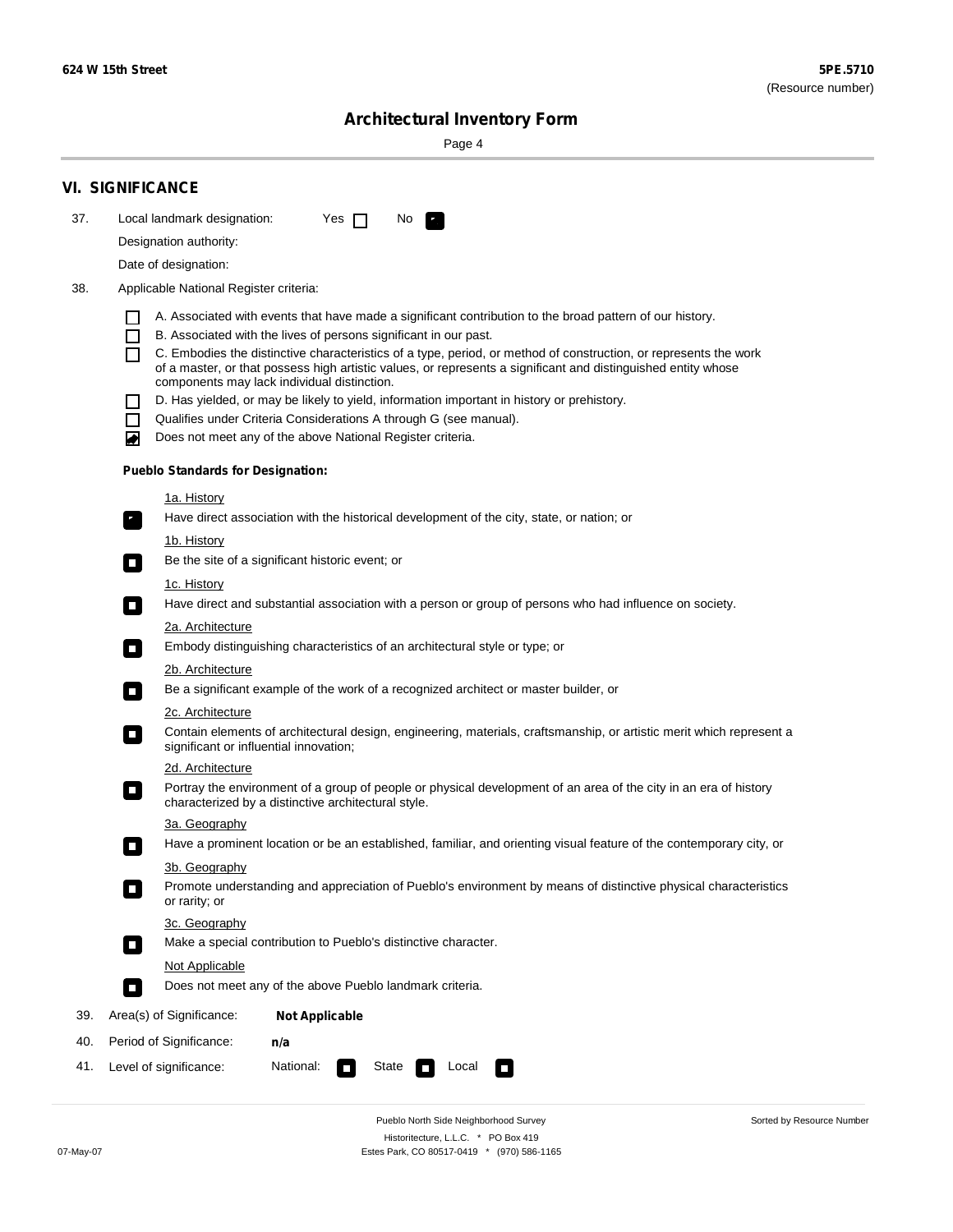Page 5

#### 42. Statement of significance:

Because this property is less than 50 years old and does not meet any of criteria considerations A through G, it is ineligible for listing in the National Register of Historic Places. Moreover, the architectural and historical significance are not to the extent that the property would qualify for individual listing in the Colorado State Register of Historic Properties or as a City of Pueblo landmark. Given its age, the property should not be considered a contributing resource within any potential historic **district.**

43. Assessment of historic physical integrity related to significance:

Constructed in 1961, this house exhibits a high level of physical integrity relative to the seven aspects of integrity as defined by the National Park Service and the Colorado Historical Society: location, setting, design, materials, workmanship, feeling, and association. It has not been notably altered since its construction. This property retains sufficient physical integrity to **convey its architectural and historical significance.**

## **VII. NATIONAL REGISTER ELIGIBILITY ASSESSMENT**



Yes Yes

П

No

No  $\blacksquare$  N/A

 $N/A$ 

**the area's dominant industry, steel manufacturing.**

If there is National Register district potential, is this building contributing:

If the building is in existing National Register district, is it contributing: 46.

### **VIII. RECORDING INFORMATION**

| 47. | Photograph numbers): | <b>CD-ROM Photo Disc: North Side Photos</b><br>File Name(s): 15thstw624                                                       |
|-----|----------------------|-------------------------------------------------------------------------------------------------------------------------------|
|     | Negatives filed at:  | <b>Special Collections</b><br><b>Robert Hoag Rawlings Public Library</b><br>100 East Abriendo Avenue<br>Pueblo, CO 81004-4290 |
| 48. | Report title:        | <b>Pueblo North Side Neighborhood Survey</b>                                                                                  |
| 49. | $Date(s)$ :          | 07/18/05                                                                                                                      |
| 50. | Recorder(s):         | <b>Adam Thomas</b>                                                                                                            |
| 51. | Organization:        | Historitecture, L.L.C.                                                                                                        |
| 52. | Address:             | <b>PO Box 419</b>                                                                                                             |
|     |                      | Estes Park, CO 80517-0419                                                                                                     |
| 53. | Phone number(s):     | (970) 586-1165                                                                                                                |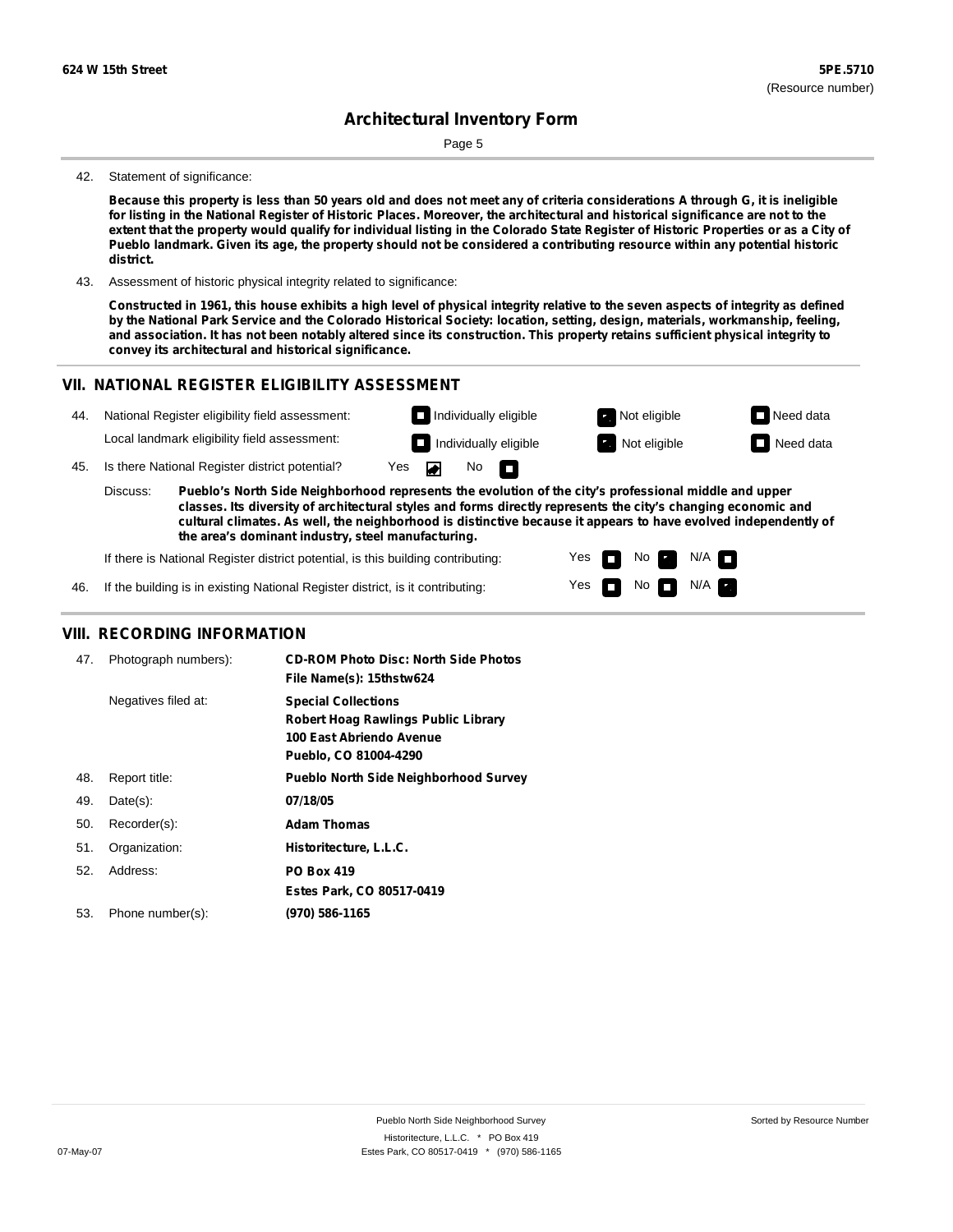Page 6